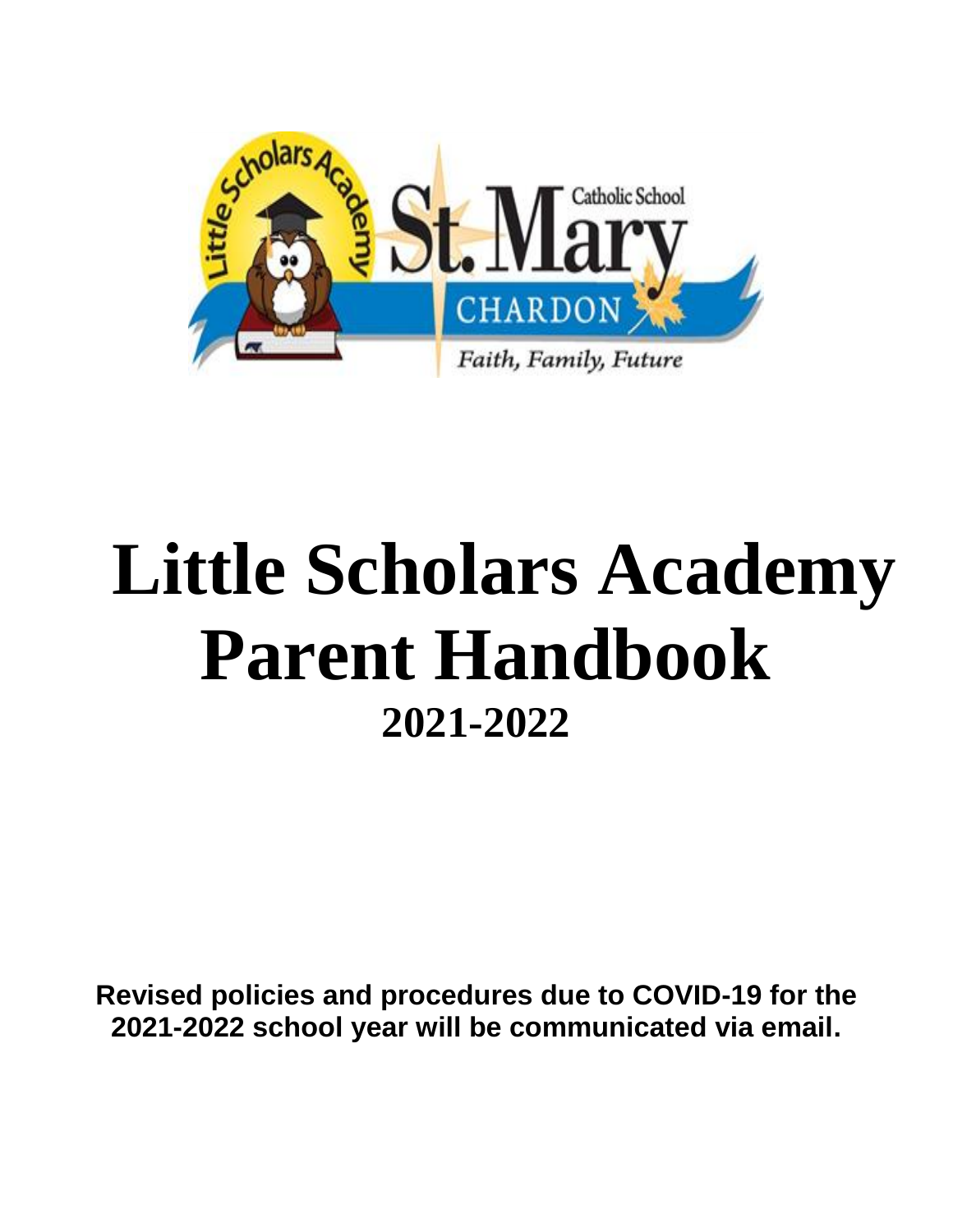# **Little Scholars Academy of St. Mary School Chardon Philosophy**

The primary purpose of Little Scholars Academy of St. Mary School Chardon is to provide a transition from home to a school atmosphere. While recognizing that family relationships provide the young child with the best model for developing values, attitudes and appropriate behavior, we also provide the preschool aged child an opportunity for interaction with other children and adults.

Our Preschool/Pre-Kindergarten program promotes the spiritual, social, emotional, physical and intellectual growth of the young child through age appropriate developmental experiences and play activities.

Little Scholars Academy of St. Mary School Chardon was established in 2004 and complies with the laws of the State of Ohio and the guidelines from the Office of Catholic Education of the Diocese of Cleveland.

#### **Mission Statement**

Little Scholars Academy of St. Mary School Chardon provides a quality Catholic education for Preschool/ Pre-Kindergarten children. In partnership with our families, we empower our students through cooperation, collaboration, critical thinking, and creativity to become leaders and lifelong learners with a sense of understanding and compassion for others.

## **Preschool/Pre-Kindergarten Goals**

Little Scholars Academy of St. Mary School Chardon program assists the young child to develop:

- Continued awareness of the child's relationship to God
- Positive self-image and acknowledge personal self-worth
- Auditory, fine motor, gross motor, language and visual skills
- Basic social skills as part of a group
- A sense of age appropriate independence
- Respect for the rights of others and God's creation
- A desire to learn

# **Admission Policy**

Little Scholars Academy of St. Mary School Chardon admits students of any race, color, national or ethnic origin.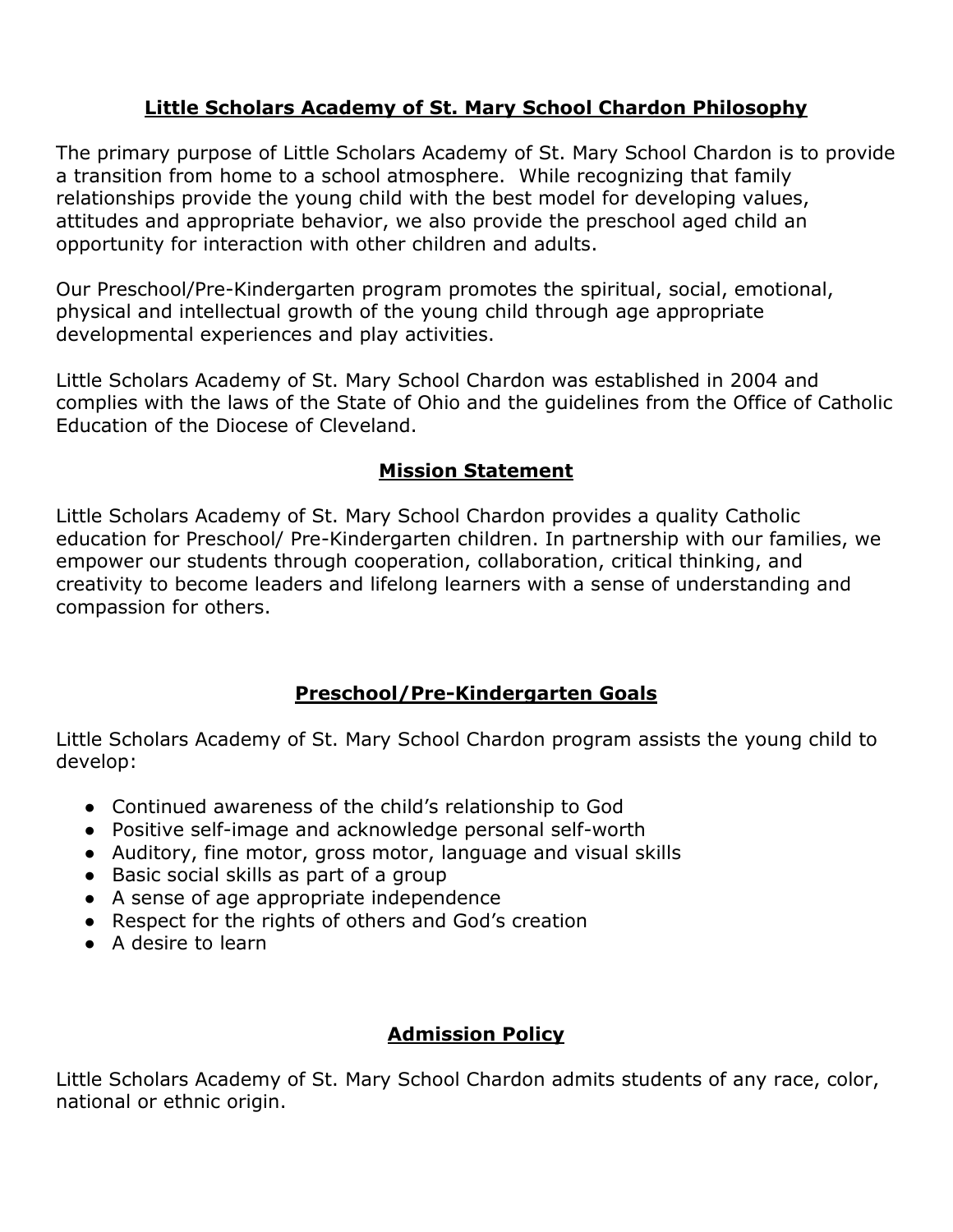## **Registration**

Registration is held in conjunction with St. Mary School during Catholic Schools Week. We adhere to the following criteria:

- Students in 3-year-old class enrolling in 4-year-old-class
- Registered members of St. Mary Church
- Those with siblings at St. Mary School first
- Catholics from parishes without preschools
- Non-Catholics

3-year-old (Preschool) class may have 1 adult for every 12 children.

Pre-Kindergarten class may have 1 adult for every 14 children.

Once the maximum enrollment is reached in a session, families will be placed on a waiting list in the order in which they apply.

Registration is complete when the following forms are received by the office:

- Registration form with \$100.00 non-refundable registration fee
- Immunization form and report of a physical examination from child's physician
- Copy of child's birth certificate
- Copy of child's Baptismal certificate
- Copy of custody/Guardian papers if applicable

Tuition is published at the time of registration.

# **Discharge Policy**

The Preschool reserves the right to cancel the enrollment of a child for the following reasons:

- Non-payment or excessive late payments of tuition
- Not observing the rules of the preschool outlined in the Parent Handbook
- Physical and/or verbal abuse of staff or children by parent or child
- Unsafe behavior of a child
- Reduction of student/staff ratio due to state mandates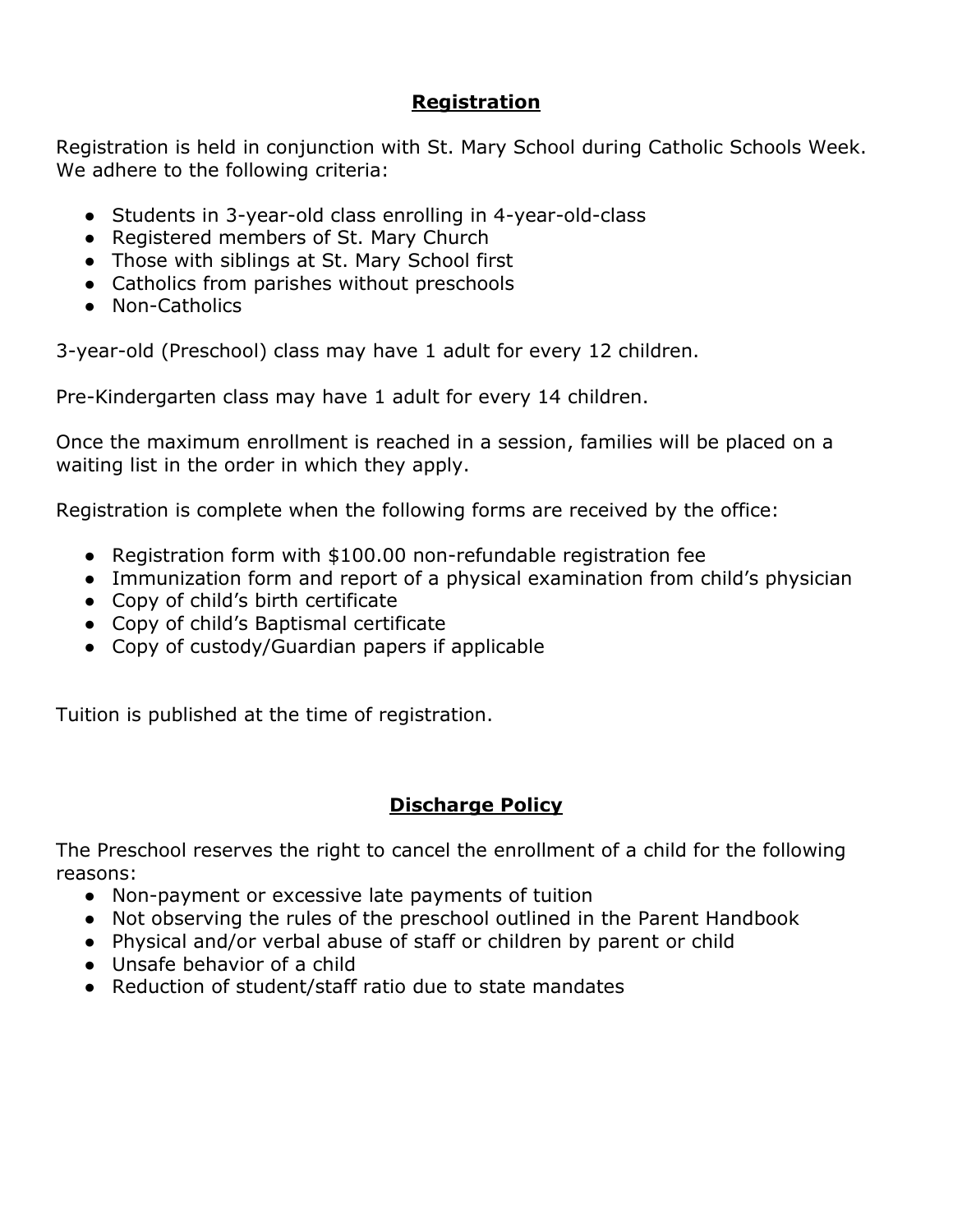#### **Class Sessions**

All families are to follow the arrival and dismissal procedures. Parents should not walk through the halls. If an adult other than yourself is picking up or dropping off your child (a friend, neighbor, grandparent, aunt or uncle), the teacher must be informed in writing beforehand. The names of these people must be listed on the Authorization Form. For early dismissal and pick up you must go to the school office. If your child is going to be late, please bring them to the office.

Students must be toilet trained and must be 3 years old or 4 years old before September  $30<sup>th</sup>$  in the year of entrance.

| <u>Age</u>      | Time                       | <u>Length</u>                                       |                          |
|-----------------|----------------------------|-----------------------------------------------------|--------------------------|
|                 | 4 Pre-K Flex Class morning | $9:00$ a.m.-12:00 p.m.                              | 3 hours                  |
| 4 Pre-K All Day |                            | $9:00$ a.m. $-3:30$ p.m.                            | $6\frac{1}{2}$ hours     |
| 3 Preschool     |                            | $9:00$ a.m.-11:45 p.m.<br>$12:45$ p.m. $-3:30$ p.m. | 2 h 45 min<br>2 h 45 min |

#### **A typical schedule for the 3-year-old Preschool program- subject to revision:**

#### **Morning**

| $9:00$ a.m.  | Welcome/ Free Play  |
|--------------|---------------------|
| $9:30$ a.m.  | Circle Time         |
| $10:00$ a.m. | Music/Exercise      |
| $10:30$ a.m. | Centers             |
| $11:00$ a.m. | Clean up/Wash Hands |
| $11:10$ a.m. | <b>Snack</b>        |
| $11:25$ a.m. | <b>Story Time</b>   |
| $11:35$ a.m. | Show & Tell         |
| $11:40$ a.m. | <b>Gross Motor</b>  |
| $11:45$ a.m. | Dismissal           |
|              |                     |
|              |                     |
| Afternoon    |                     |
| 12:45 p.m.   | Welcome/ Free Play  |
| $1:15$ p.m.  | Circle Time         |
| 1:45 p.m.    | Music/Exercise      |
| $2:15$ p.m.  | Centers             |
| 2:25 p.m.    | Clean up/Wash Hands |
| 2:40 p.m.    | Snack               |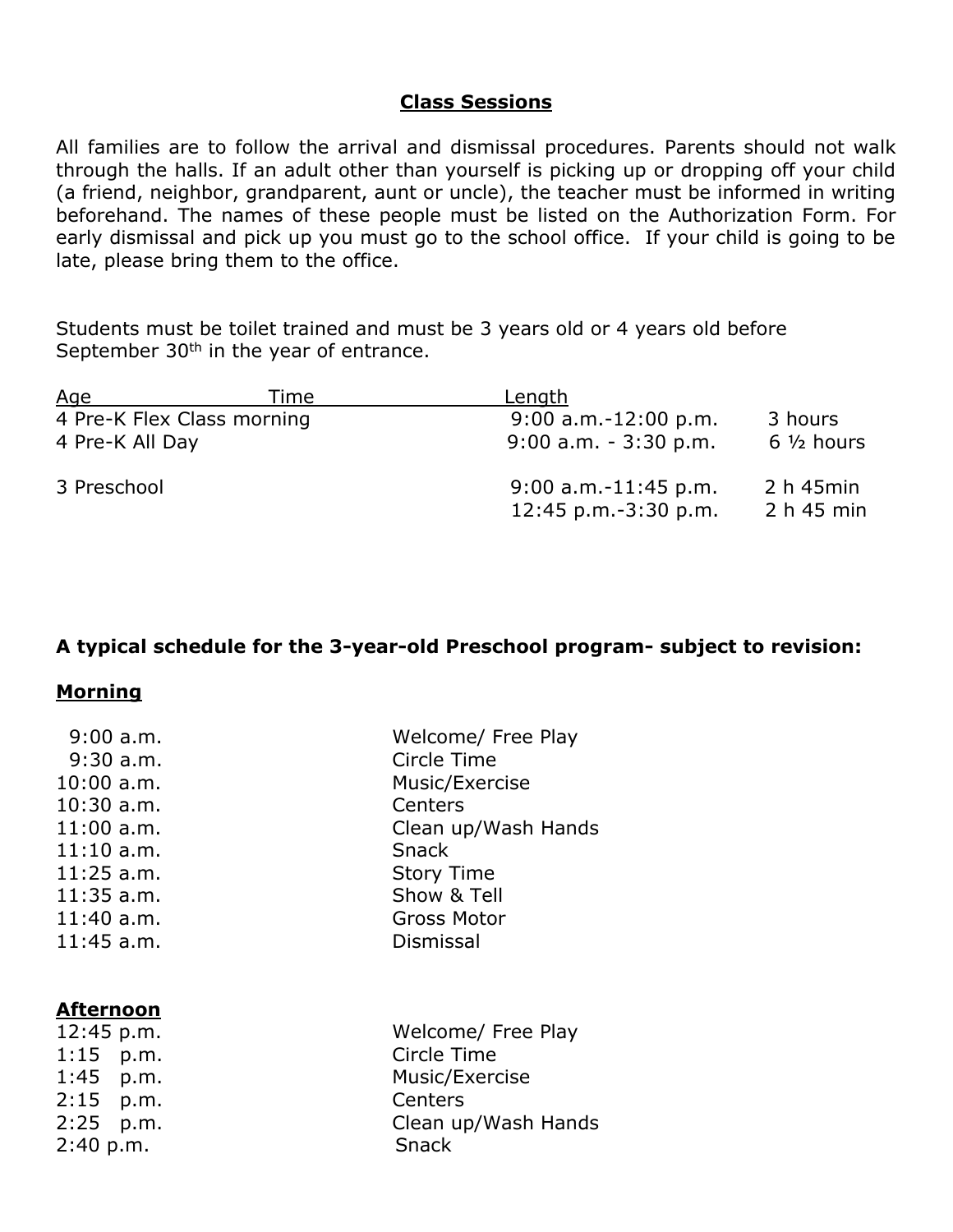| 2:50 p.m. |  |
|-----------|--|
| 3:00 p.m. |  |
| 3:15 p.m. |  |
| 3:30 p.m. |  |

Story Time Show & Tell Gross Motor p.m. Dismissal

## **A typical schedule for the Pre-Kindergarten FLEX class – subject to revision:**

#### **Morning**

| 9:00 a.m.    | Welcome/Free Play                |
|--------------|----------------------------------|
| 9:15 a.m.    | Circle Time                      |
| 9:45 a.m.    | Story Time /Vocabulary           |
| $10:00$ a.m. | Restroom Break/Snack             |
| $10:30$ a.m. | Centers/Math/Social St. /Science |
| $11:30$ a.m. | <b>Outdoor Play/Gross Motor</b>  |
| 12:00 p.m.   | Dismissal                        |

# **A typical schedule for the All Day program - subject to revision:**

| 9:00 a.m.    | Welcome/Free Play                                                  |
|--------------|--------------------------------------------------------------------|
| 9:30 a.m.    | Circle Time and Centers/Math/Language Arts/ Science/Social Studies |
| $11:00$ a.m. | <b>Snack</b>                                                       |
| $11:20$ a.m. | <b>Outdoor Play/Gross Motor</b>                                    |
| $11:45$ a.m. | <b>Story Time</b>                                                  |
| 12:00 p.m.   | Lunch                                                              |
| 12:30 p.m.   | <b>Rest Time</b>                                                   |
| $1:15$ p.m.  | Spanish with Mrs. Flynn twice a week                               |
| $1:30$ p.m.  | Free/Play/Recess                                                   |
| 2:00 p.m.    | STEM/Science/Related Art                                           |
| 3:00 p.m.    | <b>Story Time</b>                                                  |
| $3:15$ p.m.  | Pack up                                                            |
| 3:30 p.m.    | Dismissal                                                          |

#### **These schedules are flexible and designed to meet the needs of the children**.

If St. Mary School closes for weather or illness related reasons, Little Scholars Academy is also closed. Please watch the news for any school closings. There will also be a text/email sent with any important information of a closing.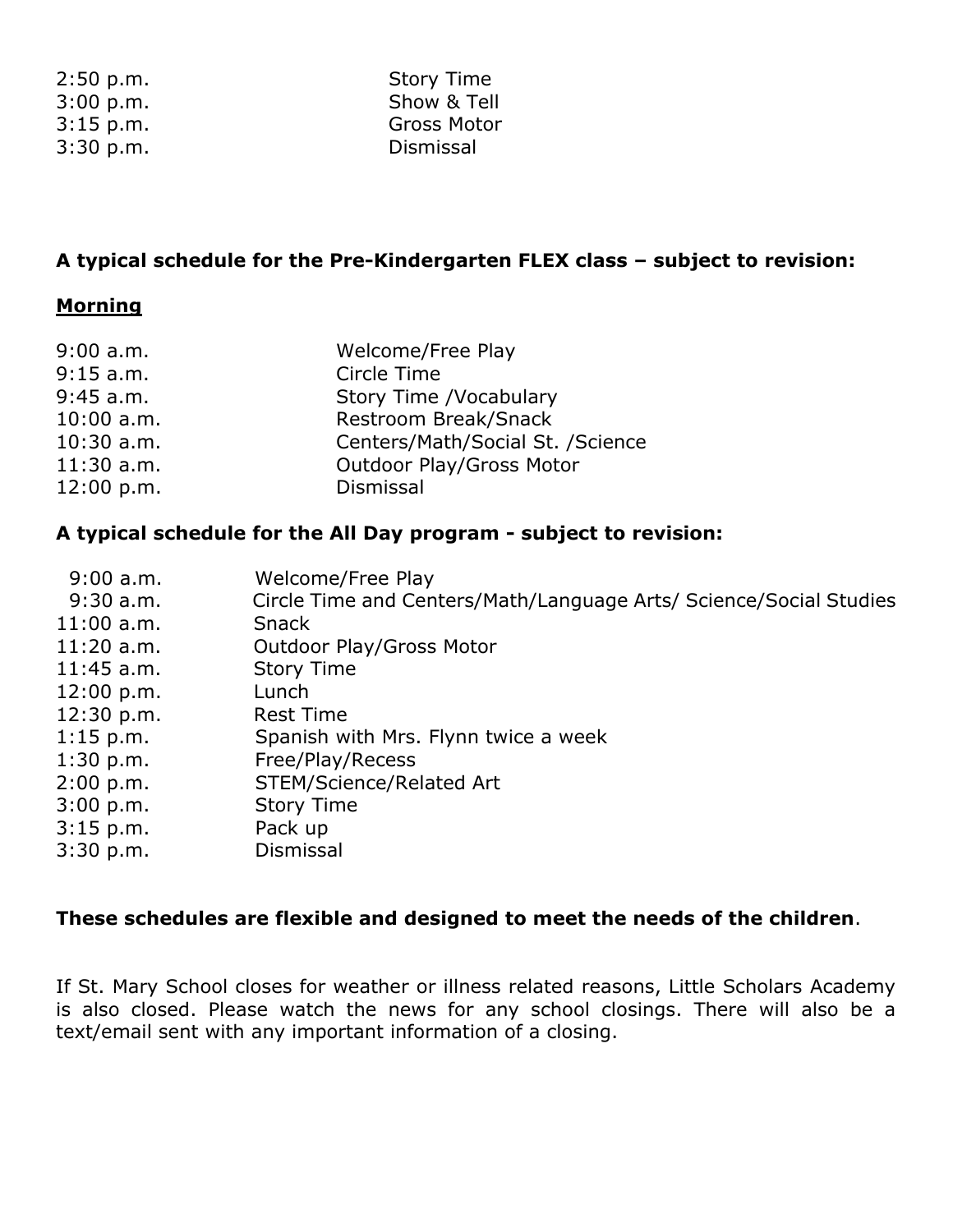# **Staff**

Principal Mrs. Friederike Wintersteller Preschool/Pre-K Lead Teacher Mrs. Linda Flynn Pre-K All Day Teacher Mrs. Linda Flynn Pre-K All Day Teacher Educational Aide Mrs. Andrea Karpuszka Pre-K Flex class Mrs. Christine Graham Pre-K Flex class Educational Aide Mrs. Kimberly Alic Preschool Teacher Mrs. Kelly Yates Preschool Teacher Educational Aide Mrs. Gina Roosa

Auxiliary Support Staff: Nurse, Speech Therapist, and Psychologist

Parent Volunteers must be Virtus trained.

# **Before and After School Childcare**

If your child needs before and after care childcare, please contact the school office. This applies only to students enrolled in our Pre-K programs.

# **Attendance/Tardy Policy**

Parents must notify the office before 9:00 a.m. each day their child will be absent from the Preschool program.

Parents of Pre-K children must notify the office before 9 a.m. or 12:30 p.m. The office phone number is 440-286-3590.

## **Special Dismissal**

In the event that a student must leave before the end of a class session, the parents must present a note beforehand, stating the reason for early dismissal or call the school office.

## **Preschool/Pre-Kindergarten Clothing**

Preschool and Pre-K students wear comfortable play clothing that is appropriate for school wear, weather conditions, and the relaxed atmosphere of the classroom.

- Dress your child appropriately for the weather.
- Buy clothes with simple fastenings, so your child is able to learn to dress on their own.
- Make sure the buttons, zippers, and snaps are in good working order.
- Boots should be large enough so they can learn to manage them on their own.
- Please have your child wear tennis shoes or rubber-soled shoes to school.
- Open-toed shoes, flip-flops, crocs, sandals, or slip on shoes are not permitted.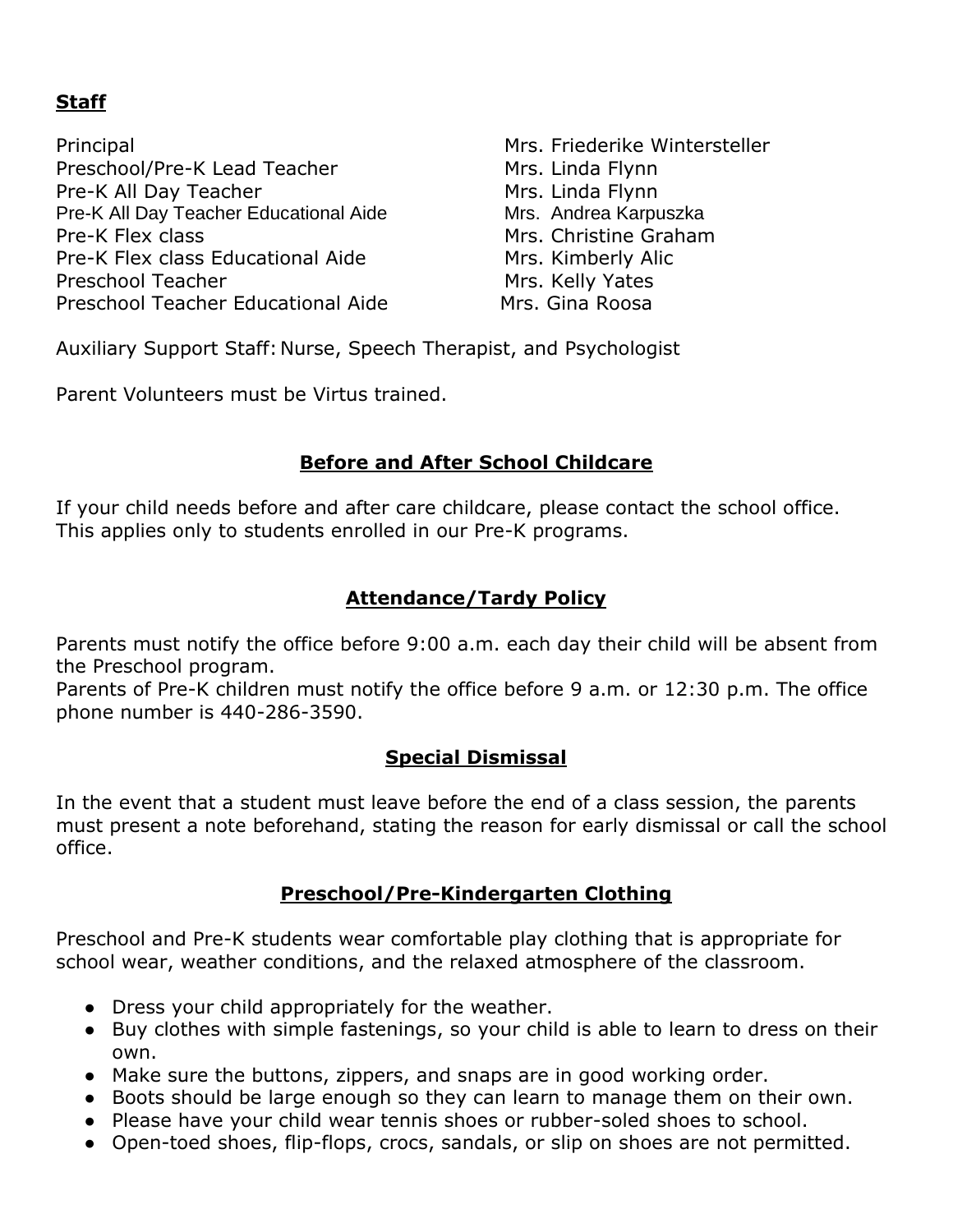# **Extra Clothes**

Please send an extra change of clothes (underwear, pants, shirt, and socks) in a large Ziploc bag marked with your child's name. This bag will remain in the classroom in case your child has an accident.

## **Discipline Policy**

The goals of Little Scholars Academy of St. Mary School Chardon are to help each child develop a feeling of self-worth, competence, and mastery. The discipline procedures are designed to be fair, consistent, and effective. The approach is to use positive reinforcement (praise), warnings, and assertive discipline, including time-out from the group for behavior that is disrespectful, disrupts the program or endangers others.

Guidance at Little Scholars Academy of St. Mary School Chardon shall involve establishing rules for safety, general health, and social interaction. A comfortable atmosphere and consistent daily schedule will provide for feelings of security and confidence in each child. Each child's individual rights shall be respected at all times. Stickers, awards, and occasional treats will be part of developing this environment. A Behavior Chart will be sent home each day to tell you how your child did that day.

When inappropriate behavior occurs, the staff members will

- Explain the rules in a cheerful manner to make them understandable and acceptable to the child.
- Be consistent, firm, fair.
- Enforce the rules in a positive, impersonal way.
- Redirect an uncooperative child to another activity or redirect the entire activity into a more wholesome direction.
- Guide the child to self-correction.
- Help the children understand one another's actions.

If necessary, the child's parent may be called to remove the child from the situation.

## **Behavior Management/Discipline**

(A) A preschool staff member in charge of a child or a group of children shall be responsible for their discipline.

(B) The center shall have a written discipline policy describing the center's philosophy of discipline and the specific methods of discipline used at the center. This written policy shall be on file at the center for review. Constructive, developmentally appropriate child guidance and management techniques are to be used at all times and shall include such measures as redirection, separation from problem situations, talking with the child about the situation and praise for appropriate behavior.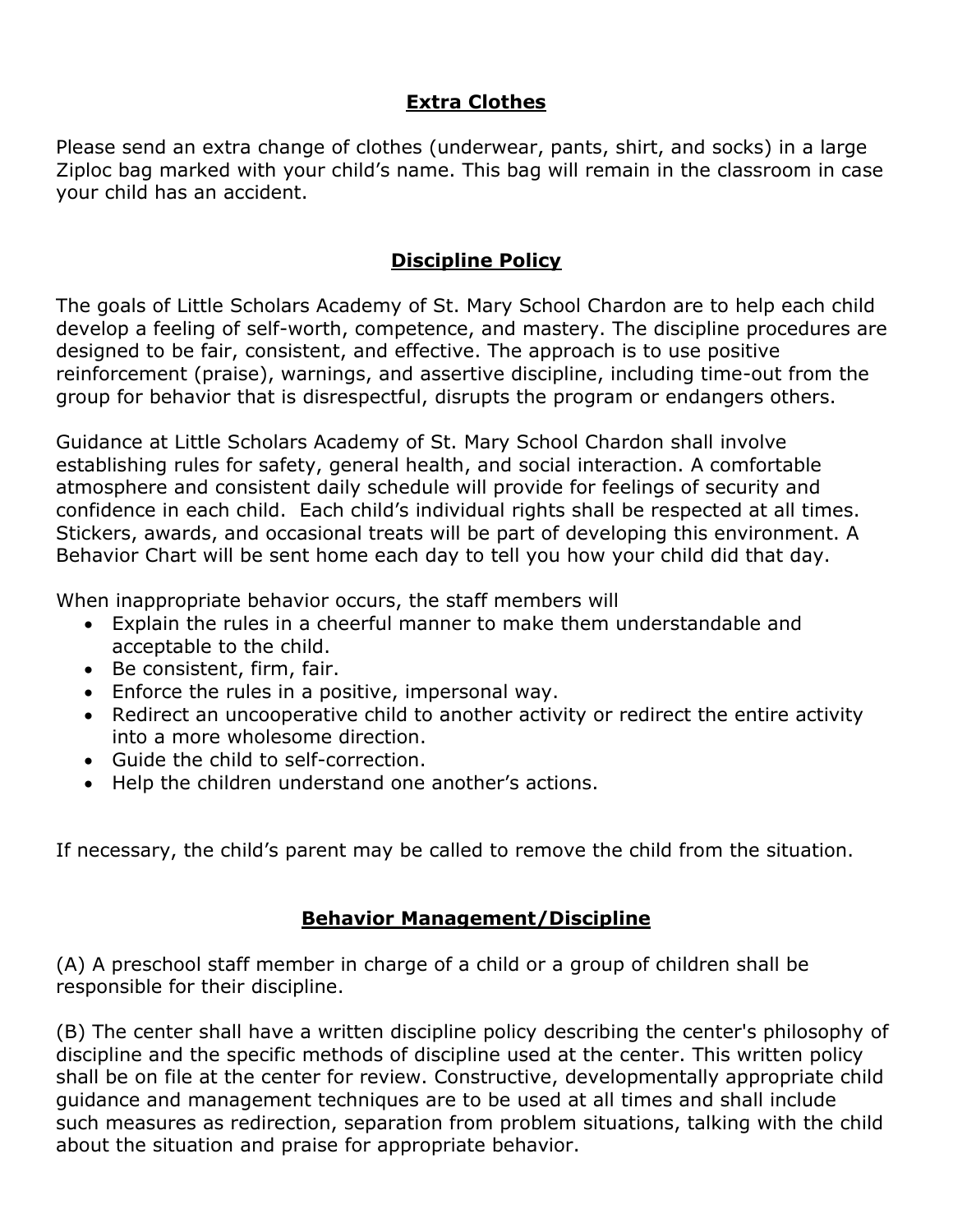(C) Behavior management/discipline policies and procedures shall ensure the safety, physical, and emotional wellbeing of all individuals on the premises.

(D) The center's actual methods of discipline shall apply to all persons on the premises and shall be restricted as

follows:

(1) There shall be no cruel, harsh, corporal punishment or any unusual punishments such as, but not limited to, punching, pinching, shaking, spanking, or biting.

(2) No discipline shall be delegated to any other child.

(3) No physical restraints shall be used to confine a child by any means other than holding a child for a short period of time, such as in a protective hug, so the child may regain control.

(4) No child shall be placed in a locked room or confined in an enclosed area such as a closet, a box or a similar cubicle.

(5) No child shall be subjected to profane language, threats, derogatory remarks about himself or his family or other verbal abuse.

(6) Discipline shall not be imposed on a child for failure to eat, failure to sleep, or for toileting accidents.

(7) Techniques of discipline shall not humiliate, shame, or frighten a child.

(8) Discipline shall not include withholding food, rest, or toilet use.

(9) Separation, when used as discipline shall be brief in duration and appropriate to the child's age and developmental ability and the child shall be within sight and hearing of a preschool staff member in a safe, lighted and well-ventilated space.

(10) The center shall not abuse or neglect children and shall protect children from abuse and neglect while in attendance in the preschool program.

(E) The parent of a child enrolled in a center shall receive the center's written discipline policy.

(F) All preschool staff members shall receive a copy of the center's discipline policy for review upon employment

# **Communication**

Parents will receive a copy of our monthly calendar. This will give you an overview of what will be happening during that month. A weekly newsletter will also be sent home.

Parent-Teacher Conferences for Pre-Kindergarten/Preschool classes will be held twice per school year. If a conference is desired at any other time, parents are to contact the child's teacher through a written note or email. Teachers can then assign a time and notify parents with the specifics of the conference.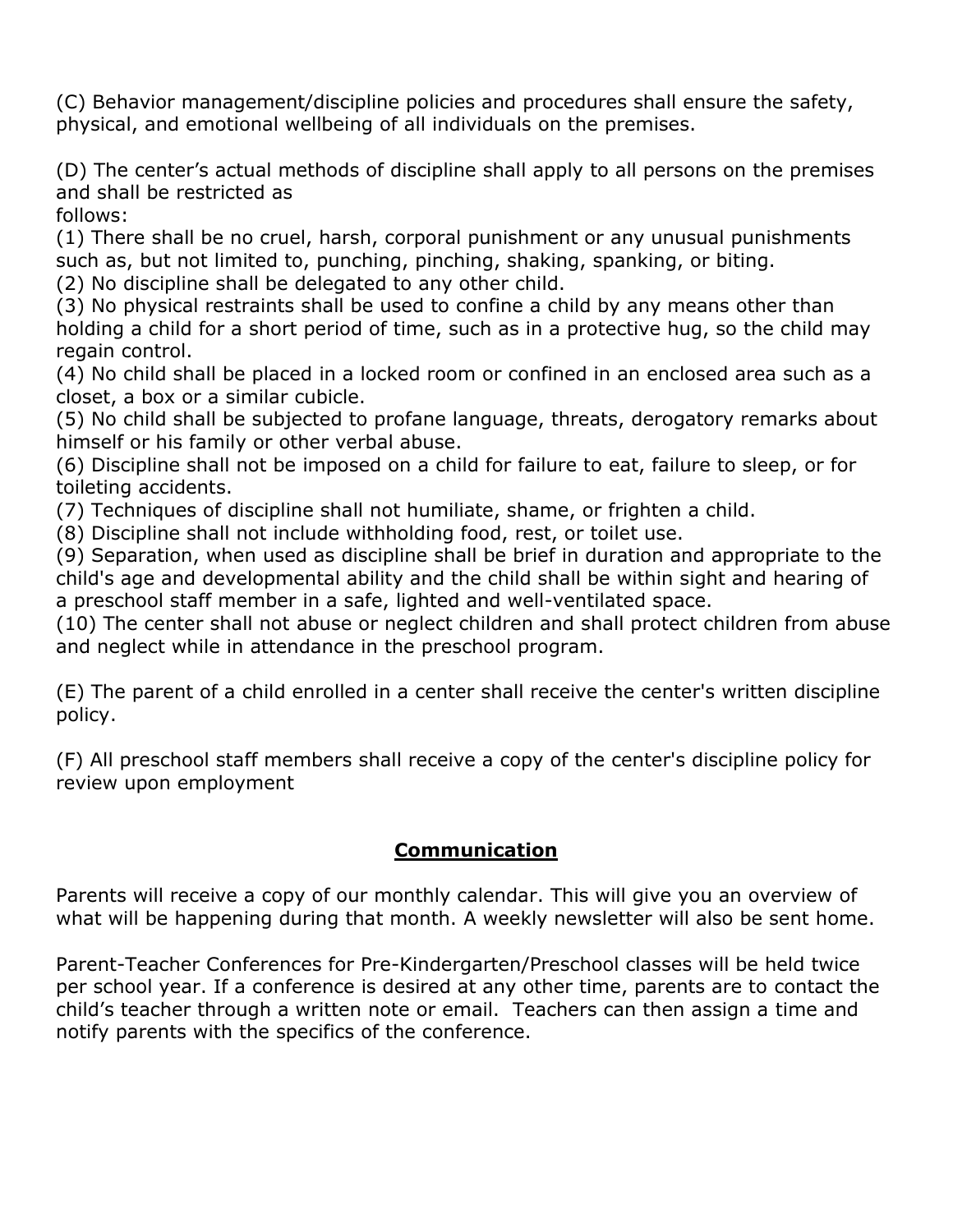# **Medication**

Rule 3301-37-04 of the Ohio Administration code specifies the requirements for administering medication to children in preschool programs in public school or chartered non-public schools:

A. Only employees who are licensed health professionals, or who have completed a drug administration training program conducted by a licensed health professional and considered appropriate, may administer to a student a drug prescribed for the student.

B. The **"Permission Form for the Daily Consumption of Prescription Medication"**  must be completed by your physician detailing the name of the drug, dosage and the time interval the medication is to be taken. A copy shall be on file in the main office or the nurse's office.

C. Written permission must be received from the parent or guardian of the pupil requesting that the school comply with the doctor's orders.

D. Medication must be brought to school in the original labeled container and only enough medicine for a five-day supply.

E. Liquid medication shall be the responsibility of the parent and will be administered only at the principal's discretion.

F. The Board of Education shall provide secure, lockable storage facilities in each building.

G. The school nurse will inform school personnel of potential benefits and side effects of the drug being administered.

H. The employee responsible for administering the medication shall keep a daily record which will be kept on file for one year.

Schools may not administer over-the-counter medicines unless the **"Request for Assistance in the Administration of Non-Prescribed Medication"** form is completed and signed by the parent. This form is good for only one week.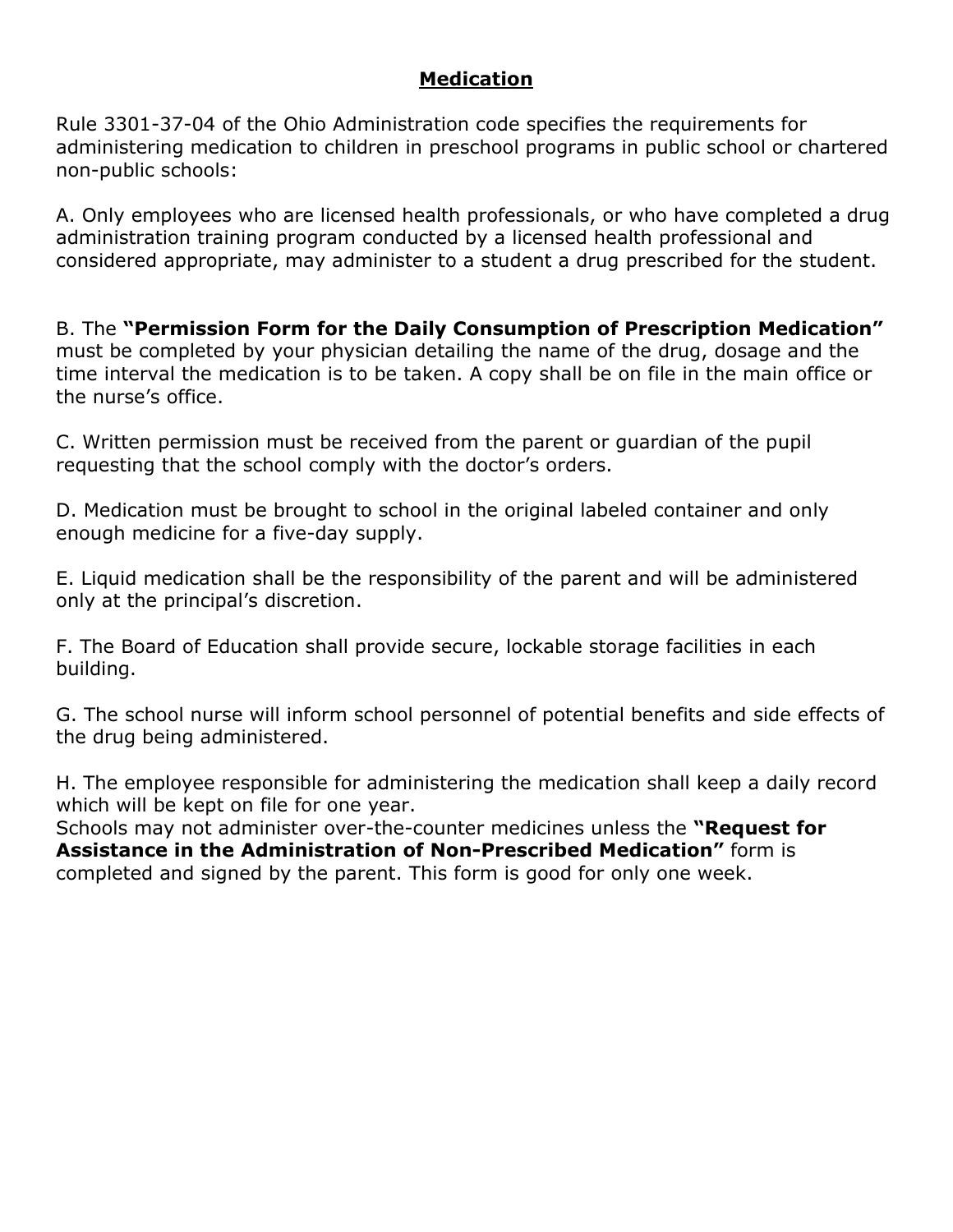#### **Illness**

#### **Revised policies and procedures due to COVID-19 for the 2021-2022 school year will be communicated via email.**

If parents suspect that their child may be ill in the morning, they may want to keep their child at home and notify the school. In case of a child being ill at school, parents will be notified and may be asked to pick up their child early. Medication must be brought in by the parent or guardian and the correct school form completed and signed by the physician and parent for medication to be administered.

When a child becomes ill at school, he/she is isolated from the other children and made as comfortable as possible until a parent arrives. To return to preschool after an illness, a child should have been fever-free for at least 24 hours.

#### **Emergencies**

Each student must have an emergency medical form on file. This form stipulates at least two (2) people to contact in case of an illness or an accident in addition to your doctor, dentist, and hospital of preference. It is very important to complete this form should we be unable to reach you in the event of an accident or emergency.

#### **Too sick for school?**

During the colder months, colds and other illnesses are common in young children. You don't want your child to miss school; but neither do you want to send a sick child to school and endanger him or her and other children as well. When *should* your child stay home from school? Here are a few guidelines you might wish to follow:

**A runny nose**, is the way many children respond to pollen, or simply a change of season. If it isn't a common cold, then it's an allergy and allergies aren't contagious. Don't keep the child home.

**A bad cough or cold symptoms** can indicate a severe cold, bronchitis, flu, or even pneumonia. Some children suffer one cold after another all winter long and a run-of-themill cold should not be a reason to miss school. But if your child is not acting "right", has difficulty breathing, or is becoming dehydrated, it could be serious. Check with your pediatrician right away.

**Diarrhea and vomiting** make children very uncomfortable, and being near a bathroom becomes a top priority. If your child has repeated episodes of diarrhea and vomiting, accompanied by fever, a rash, or general weakness, consult a doctor and keep your child out of school until the illness passes. However, a *single* episode of diarrhea or even vomiting, unaccompanied by any other symptoms, may not be reason enough for the child to miss school.

BUT...please make sure we know how to reach you or another responsible adult during the day, in case diarrhea and/or vomiting recurs and your child needs emergency attention. (This is an important rule to follow *whenever* you send your child to school with any of the symptoms mentioned here.)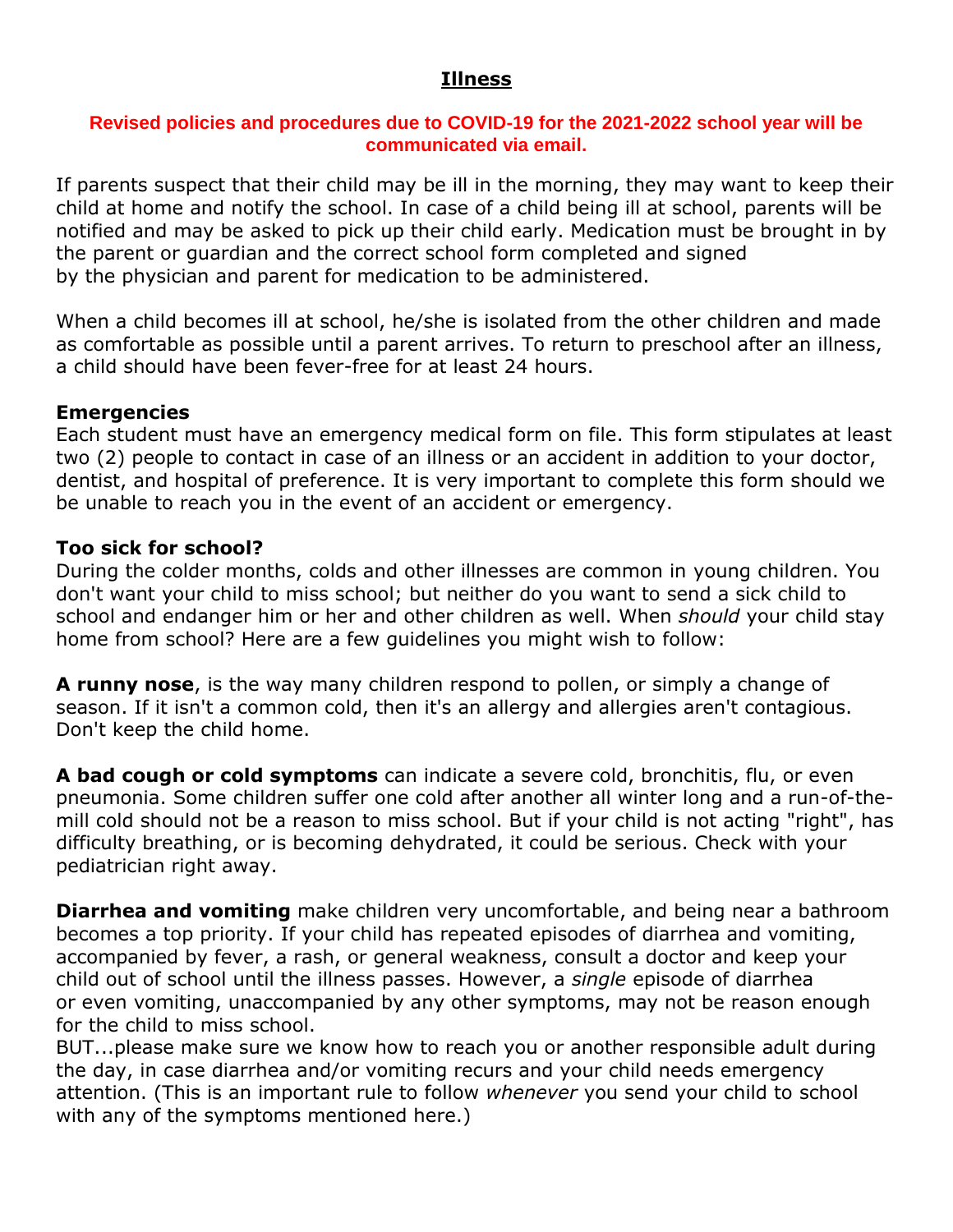**Fever** is an important symptom. When it occurs along with a sore throat, an earache, nausea, listlessness, or a rash, your child may be carrying something very contagious. Always check your child for a fever in the evening.

Fevers go down in the morning but will start to return and go up in the afternoon. Most pediatricians advise parents to keep children home during the course of a fever and for an *additional* 24 hours after the fever has passed.

**Strep throat and scarlet fever** are two highly contagious conditions caused by a streptococcal (bacterial) infection which include a sore throat and high fever. Some 12 to 48 hours after the onset of scarlet fever, a rash will also appear. A child with strep throat or scarlet fever should be kept home and treated with antibiotics, as prescribed by a physician. After 24 hours on an antibiotic, a child is usually no longer contagious and may – with a doctor's permission - return to school.

**Chicken pox**, a viral disease, is not life-threatening to children, but is very uncomfortable and extremely contagious. If your child has a fever, is itching, and begins to sprout pink or red spots (with "watery" centers) on the back, chest, and/or face, the chances are good it's chicken pox. Please tell us if it is; it's important that schools know this information. Keep your child home for at least a week from the time you first noticed the symptoms or at least two days after the last spot has appeared, whichever period is longer.

**Measles (or Rubella)** is a viral infection that attacks a child's respiratory system, causing a dry, hacking cough, general weariness, inflamed eyes, and fever. If these symptoms appear, keep your child at home and consult your doctor right away to avert more serious complications. If it is confirmed as measles, please let us know so we may be alert to symptoms appearing among other children at school. The measles rash of tiny hard red bumps will next appear on the child's face, behind the ears, and down the body. Your doctor may advise you to keep your child home for several days *after* the rash has disappeared.

**Conjunctivitis or pink eye** is highly contagious and uncomfortable, so take heed when your child complains of an eye or eyes burning, itching, and producing a whitish discharge. Minor cases (caused by a virus) and severe cases (caused by bacteria) require treatment with prescription eyedroppers. It is recommended to keep your child home until your doctor says gives permission to return to school.

**Ear infections** are also contagious and, unless properly treated by a physician, can cause permanent hearing damage. Here again you should follow the 24-hour rule for fever and complete the antibiotic therapy.

**Mites and lice,** once brought into a home or school, can quickly produce an epidemic of wholesale itching and scratching. Mites are tiny insects in the same class as spiders and ticks; they irritate the skin and cause scabies. Lice are tiny parasites (like ticks) that thrive on the warm, damp scalps of children. Caution your child against sharing anyone else's comb, brush, or clothing, especially hats. If your child becomes a "host" to mites or lice, check with your doctor or the school nurse for the most effective way to disinfect your child, and all the child's clothing and bedding. If lice are found, your child will be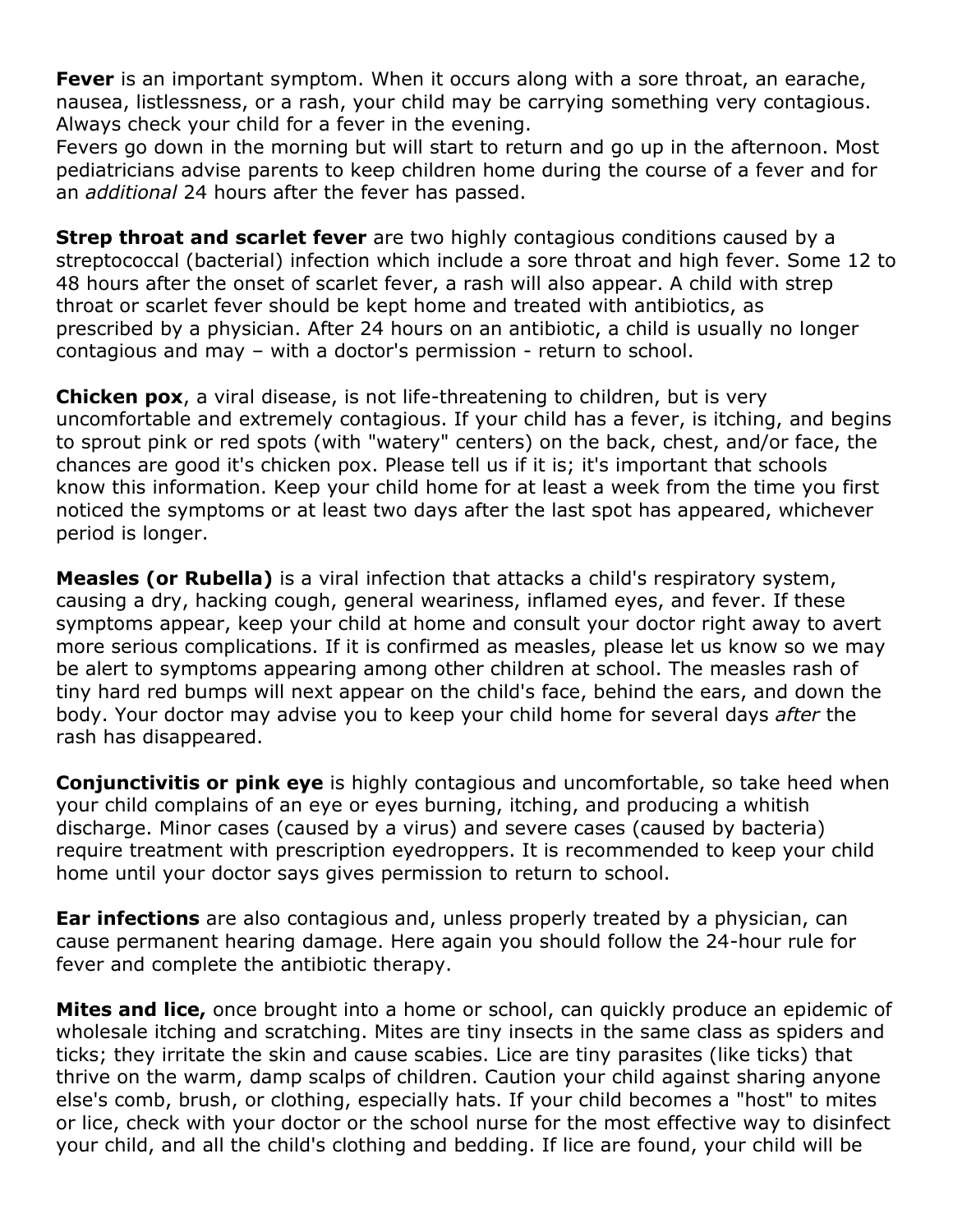excluded from school until they are treated and the school nurse has rechecked them. The school has a "No Nit" policy. If eggs are found, they must be removed before your child will be allowed back in the classroom.

**If your child is diagnosed with a contagious illness, please notify the school immediately. We will notify the other parents in your child's classroom with a letter stating that a certain illness is going around and what the symptoms are. All medical information is confidential and will not be shared with anyone other than school professionals directly in contact with your child.**

**Mildly ill** children are permitted to attend our preschool program. "Mildly ill" means that a child is experiencing minor cold symptoms and/or is not feeling well, but is not exhibiting any of the symptoms described in paragraphs below. Each day, as children enter the group, they are observed for signs of illness/communicable diseases.

# **Management of Communicable Disease**

(A) A person trained to recognize the common signs of communicable disease or other illness shall observe each child daily as he/she enters a group. A "person trained to recognize the common signs of communicable disease" means any person trained in prevention, recognition and management of communicable diseases as required by paragraph (D) of Rule 3301-37-07 of the Administrative Code.

(B) The following precautions shall be taken for children suspected of having a communicable disease:

(1) The program shall notify the parent or guardian of the child's condition immediately when a child has been observed with signs or symptoms of illness.

(2) A child with any of the following signs or symptoms of illness shall be immediately isolated and discharged to his parent or guardian:

(a) Diarrhea (more than one abnormally loose stool within a twenty-four-hour period);

(b) Severe coughing, causing the child to become red or blue in the face or to make a whooping sound;

- (c) Difficult or rapid breathing;
- (d) Yellowish skin or eyes;
- (e) Conjunctivitis;

(f) Temperature of one hundred degrees Fahrenheit taken by the auxiliary method when in combination with other signs of illness;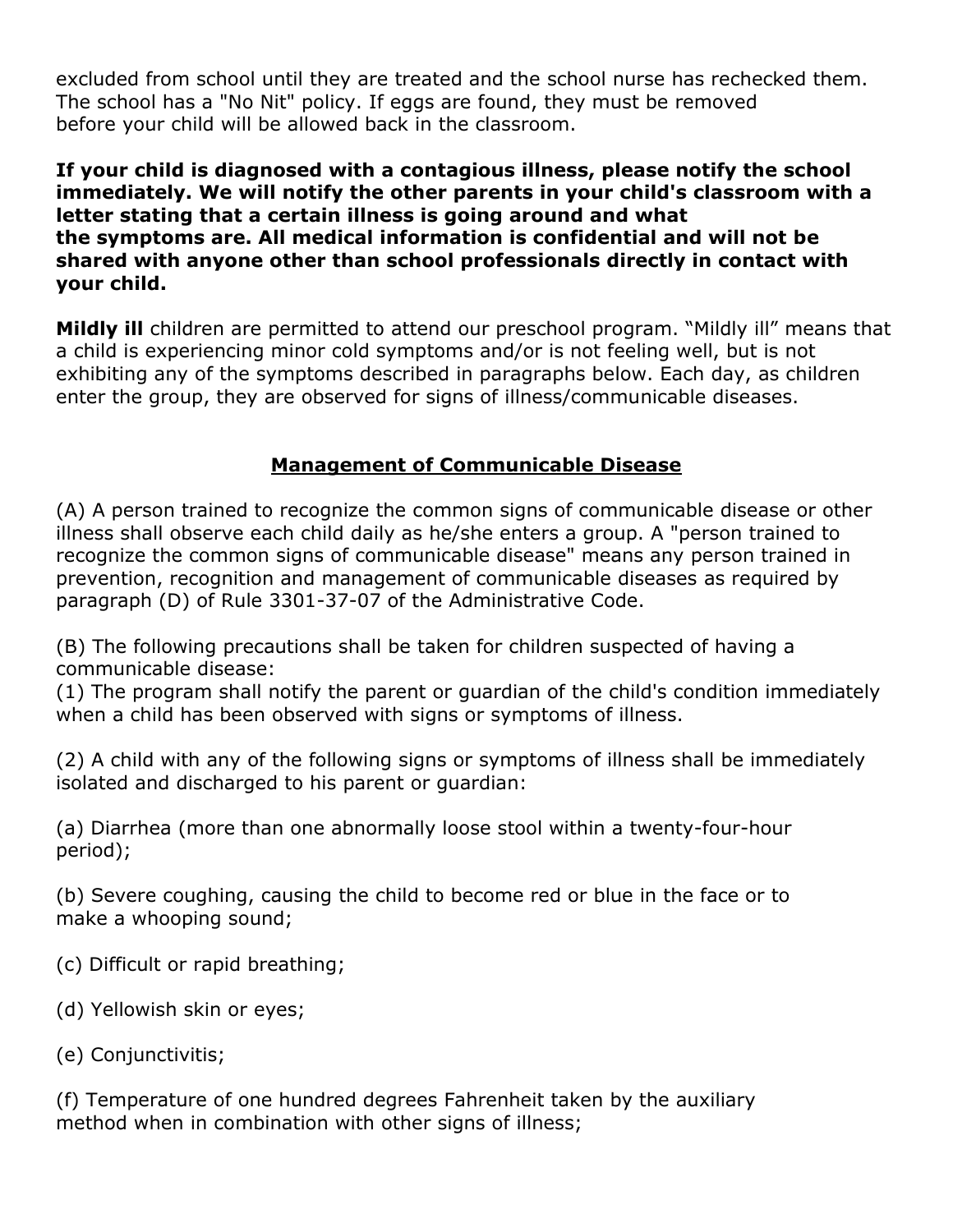(g) Untreated infected skin patch(es);

(h) Unusually dark urine and/or gray or white stool;

(i) Stiff neck; or

(j) Evidence of lice, scabies or other parasitic infestation.

(3) A child with any of the following signs or symptoms of illness shall be immediately isolated from other children. Decisions regarding whether the child should be discharged immediately or at some other time during the day shall be determined by the director and the parent or guardian.

The child, while isolated at the program, shall be

carefully watched for symptoms listed in paragraph (B) (2) of the Rule as well as the following;

- (a) Unusual spots or rashes;
- (b) Sore throat or difficulty in swallowing;
- (c) Elevated temperature;

(d) Vomiting;

(4) Programs shall follow the Ohio Department of Health Child Day Care Communicable Disease Chart for appropriate management of suspected illnesses.

(5) A child suspected of having a communicable disease shall be:

(a) Cared for in a room or portion of a room not being used in the preschool program;

(b) Within sight and hearing of an adult at all times. No child shall ever be left alone or unsupervised;

(c) Made comfortable and provided with a cot. All linens and blankets used by the ill child shall be laundered before being used by another child. After use, the cots shall be disinfected with an appropriate germicidal agent or if soiled with blood, feces, vomit, or other body fluids, the cots shall be cleaned with soap and water and then disinfected with an appropriate germicidal agent;

(d) Observed carefully for signs of worsening condition; and

(e) Discharged to parent, guardian or person designated by the parent or guardian as soon as practical.

(C) Each program shall have a written policy concerning the management of communicable disease. The policy shall include, at a minimum:

(1) The program's means of training all preschool staff in signs and symptoms of illness and in hand-washing and disinfection procedures;

(2) Procedures for isolating and discharging an ill child and policy for readmitting such child;

(3) Procedures for notifying the parent or guardian immediately when a child is exhibiting signs or symptoms of illness or has been exposed to a communicable disease;

(4) Procedures regarding the care of a mildly ill child. "Mildly ill child" means a child who is experiencing minor common cold symptoms, but who is not exhibiting any of the symptoms specified in paragraph (B) of this rule; and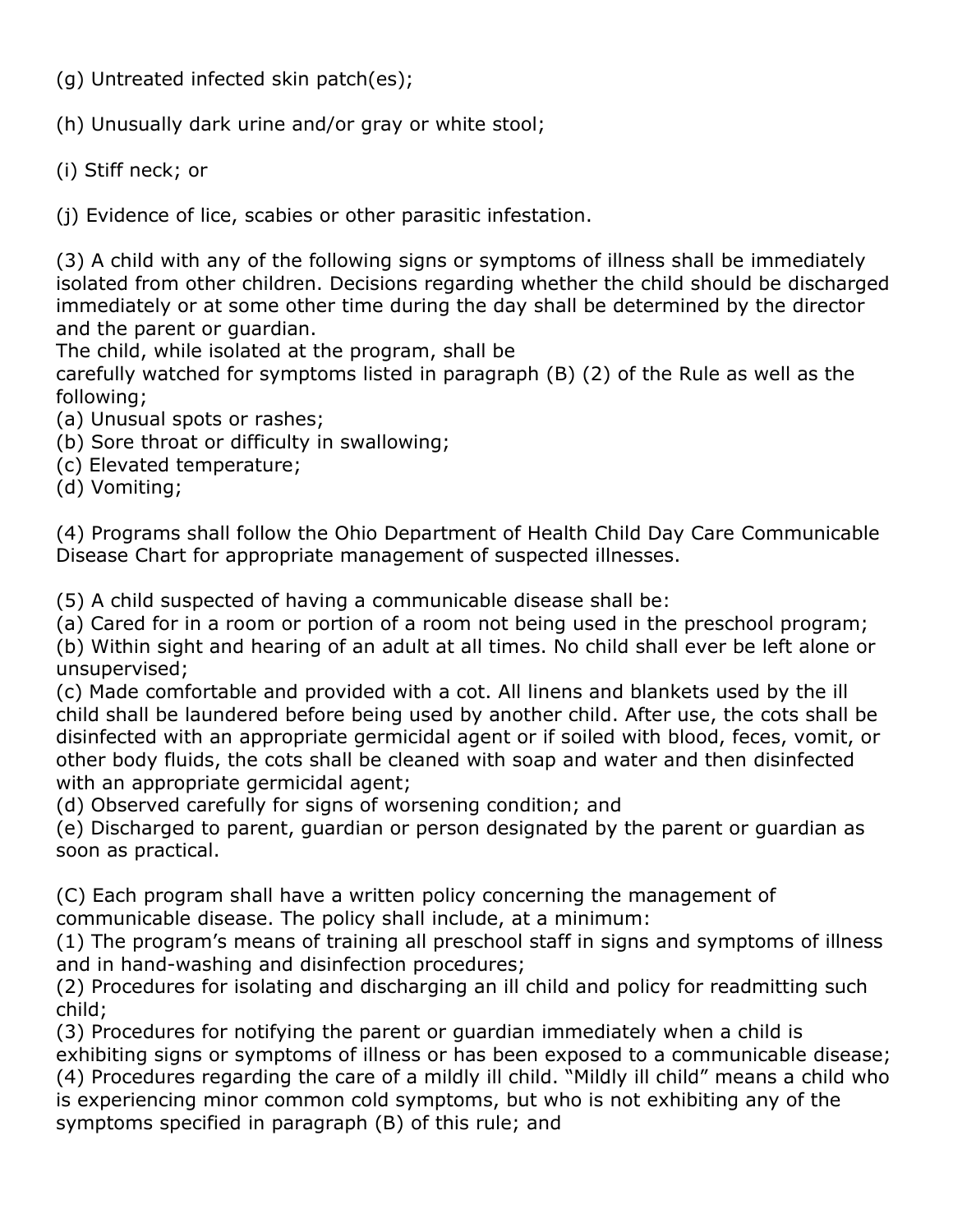(5) Procedures for notifying all parents of enrolled children when children are exposed to a diagnosed communicable disease such as pink eye, ringworm, chicken pox or lice.

## **Accidents**

Emergency cards for each child must be on file. In case of an accident, parents will be contacted and their instructions followed. If parents cannot be located, information on the emergency card will be followed.

#### **Transportation**

Students are transported to and from school by parents or their designated representatives.

## **Safety Procedures**

The teacher will establish simple routines for safety in the classroom on the first day of school. Emergency drills must be held at least once a month. Tornado Drills must be held during the tornado season. These drills are usually held in conjunction with St. Mary School.

## **Curriculum**

Our curriculum is aligned to the State Standards and Academic Guidelines from the Office of Catechetical Formation of the Diocese of Cleveland. The curriculum helps us build a community of learners.

## **Our Early Learning Curriculum Includes:**

| Religion                 | Language Arts              |
|--------------------------|----------------------------|
| <b>Reading Readiness</b> | <b>Math Readiness</b>      |
| <b>Social Studies</b>    | Science/Health             |
| Art                      | <b>Music</b>               |
| Large Muscle Skills      | <b>Small Muscle Skills</b> |
| Creative Play            |                            |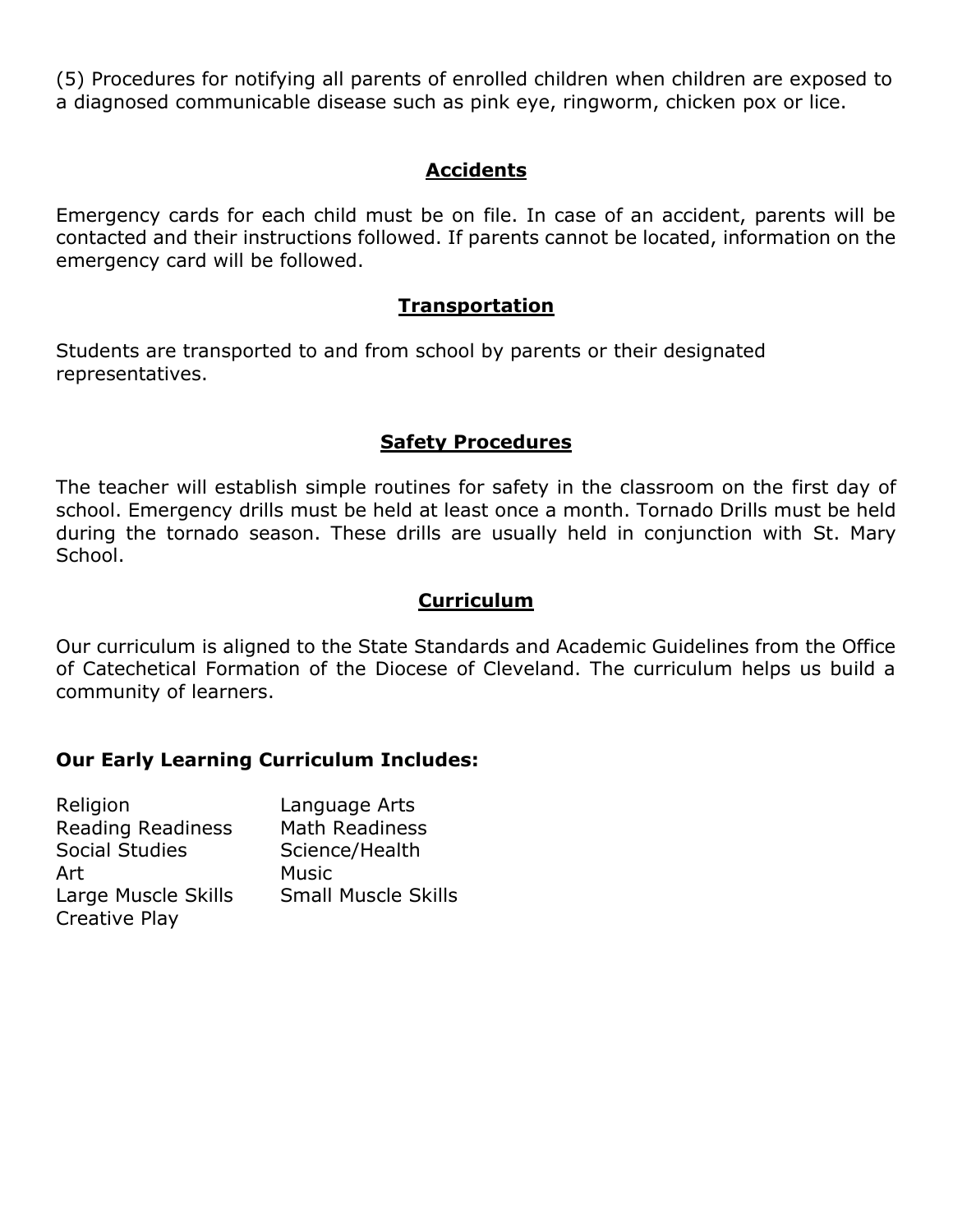# **Birthdays and Snacks**

Healthy snacks should be packed every day. These snacks should contain foods from at least 2 of the food groups. It is important that you notify the teacher of any foods to which your child may be allergic. Each child should bring his/her own snack to school. Please make sure you **do not** pack any **peanut/tree nut products.**

Students in the All Day Program must have a packed lunch every day, unless they are purchasing a hot lunch. Everyone must have 2 snacks and drink packed for that day.

Birthdays may be celebrated on a given day closest to the child's birthday. Due to COVID-19, students are currently not permitted to bring in items to share (edible and non-edible) until further notice. We hope that throughout the year, goody bags that contain non-edible items can be brought in again. You will be notified then.

#### **DUE TO STUDENT ALLERGIES, NO PEANUT/TREE NUT PRODUCTS PLEASE!!!!!!!!!!**

#### **Supplies**

Each child is asked to bring in supplies. Please review the list of supplies that was sent home over the summer.

## **Suggestions to Parents**

- Send your child to school well rested.
- Always show an interest in your child's schoolwork. Proudly display these efforts for all to see.
- Take time to hear and answer their questions.
- Teach your child to keep crayons, scissors, and hands away from his/her mouth.
- Plan for your family to enjoy books, stories, and pictures, take trips, picnics and share in wholesome television programs and movies.
- Talk about school as a happy and pleasant event.

Thank you for the trust and confidence you place in us. We look forward to working with you, the first educators of your children! May we create a wonderful and memorable year together.